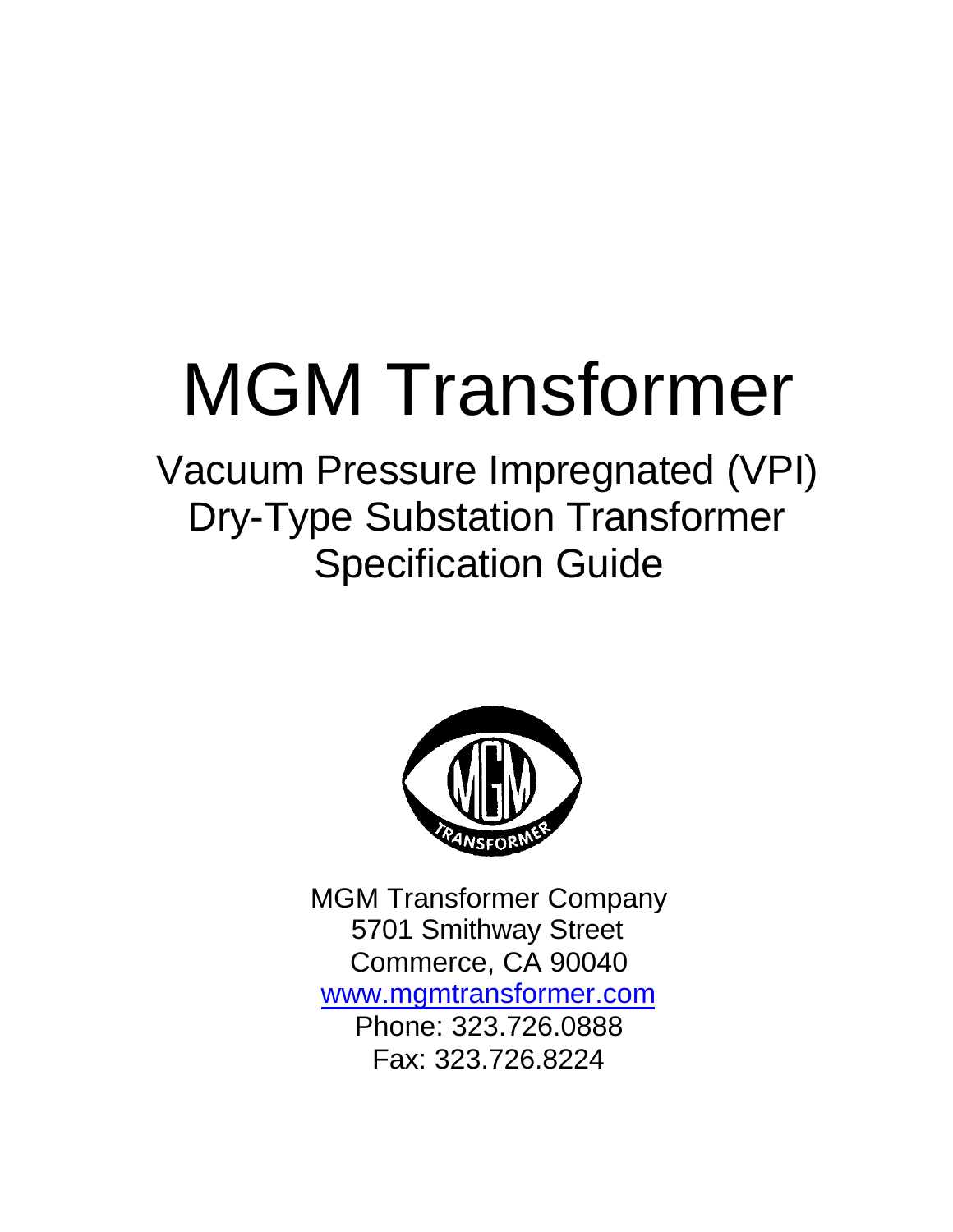#### **1.0 Scope**

1.1 The basis for this specification is the MGM Transformer Company Vacuum Pressure Impregnated (VPI) transformer design.

This specification together with the applicable Transformer Data Sheet (attached) provides the technical requirements for the design, manufacture, and testing of secondary unit substation transformers. The service conditions shall be as specified in the "Usual Service Conditions" section of C57.12.01.

This specification covers only the general requirements of the transformer. The specific requirements will be given in detail on the attached Transformer Data Sheet.

#### **2.0 Codes and Standards**

- 2.1 The ventilated dry-type transformers and protection devices in this specification are designed and manufactured according to latest revision of the following standards (unless otherwise noted).
- 2.1.1 IEEE C57.12.01, General Requirements for Dry-Type Distribution and Power Transformers Including Those with Solid Cast and / or Resin-Encapsulated Windings
- 2.1.2 ANSI C57.12.51, Requirements for Ventilated Dry-Type Power Transformers, 501 KVA and Larger, Three-Phase with High-Voltage 601 to 34 500 Volts, Low Voltage 208Y/120 to 4160Volts
- 2.1.3 ANSI C57.12.55, Dry-Type Transformers in Unit Installations, Including Unit Substations –Conformance Standard
- 2.1.4 ANSI/IEEE C57.98, Impulse Tests, Guide for Transformer (Appendix to ANSI/IEEE C57.12.90)
- 2.1.5 ANSI/NFPA 70, National Electrical Code
- 2.1.6 ANSI C57.12.50, Requirements for Ventilated Dry-Type Distribution Transformers, 1- 500 KVA, Single-Phase and 15-500, Three-Phase with High Voltage 601-34500, Low Voltage 120
- 2.1.7 IEEE C57.12.91, Test Code for Dry-Type Distribution and Power Transformers
- 2.1.8 IEEE C57.94, Recommended Practice for Installation, Application, Operation and Maintenance of Dry-Type General Purpose Distribution and Power Transformers
- 2.1.9 IEEE C57.96, Guide for Loading Dry-Type Distribution and Power Transformers

NEMA ST 20, Dry Type Transformers for General Applications

American Society of Testing and Materials (ASTM)

## **National Electrical Code (NEC)**

It shall be the Seller's responsibility to be, or to become, knowledgeable of the requirements of these Codes and Standards. Any required changes or alterations to the equipment to meet the Codes and Standards requirements shall be at the expense of the Seller.

Equipment proposed by the Seller that cannot fully meet the requirements of this specification shall have all exceptions clearly stated in the proposal. No exception shall be allowed, unless approved by the Buyer in writing.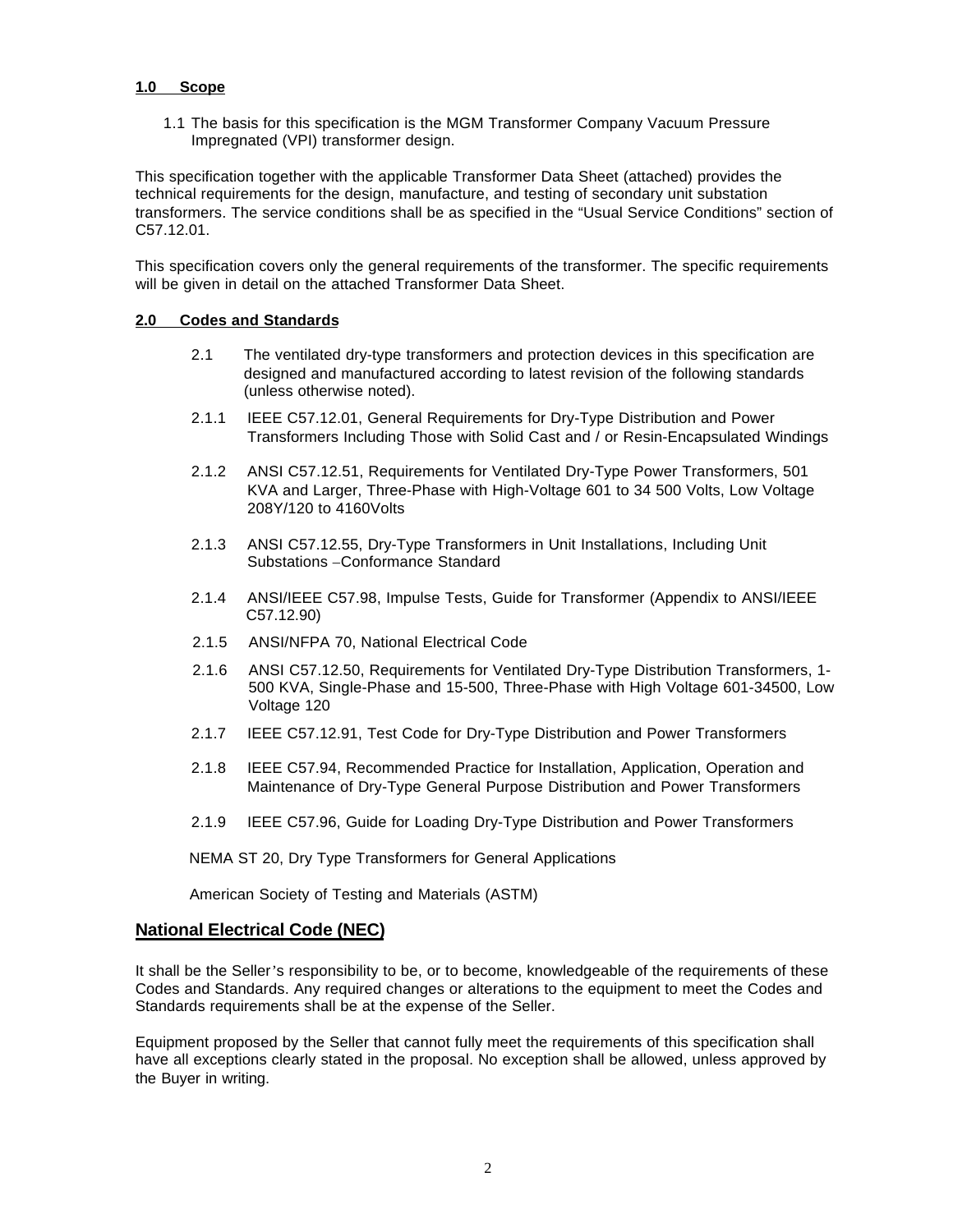#### **3.0 Quality Assurance**

The manufacturer shall have a well-documented quality assurance program, which includes procedures for all activities in order entry, design, material procurement, manufacturing processes, testing, shipping and post shipment.

The manufacturer shall have specialized in the design, manufacture and assembly of dry-type distribution transformers for a minimum of {25} years.

The transformers shall be manufactured by a company, which is certified to ISO, 9001:2000 for design and manufacture of Power, Distribution and Specialty Dry Type Transformers.

The test floor shall have a documented calibration program. All equipment shall receive regular calibrations. Calibration standards shall be traceable to National Bureau of Standards. Records of all equipment calibration shall be made available to the Buyer upon request.

Measured values of electric power, voltage, current, resistance, and temperatures are used in the calculations of reported data. To ensure sufficient accuracy in the measured and calculated data the test system accuracy requirements listed in ANSI C57.12.01 Table 3 shall be met as a minimum.

#### **4.0 Transformer Technical Requirements**

#### **Description**

The transformer shall be of dry type vacuum pressure impregnated construction, the preferred openwound dry type technology, and shall be mounted in a suitably ventilated enclosure. Primary and secondary terminations shall be as indicated on the data sheet

#### **Core Characteristics**

The transformer core shall be constructed of high grade non-aging silicon steel laminations with high magnetic permeability and low hysteresis and eddy current losses. Magnetic flux densities are to be kept well below the saturation point. A mitered core joint shall be used to minimize losses, exciting currents and sound levels. The core laminations shall be clamped together with heavy steel members.

#### **Temperature Rise**

The average temperature rise of the transformer windings shall be rated at (*80°C, 115°C, 150°C*) and shall be built utilizing Class 220°C insulations, regardless of the temperature rise specified. The transformer shall not exceed the specified temperature rise when the unit is operated continuously at full nameplate rating. The transformer shall be capable of carrying 100% of the nameplate rating in a 40°C maximum, 30°C 24 hour period average ambient.

#### **Coil Characteristics**

The high voltage and low voltage windings shall be constructed using copper or aluminum conductors as indicated on the data sheet. The conductors shall be insulated with a 220°C insulation. Transformer windings, insulation class 1.2 kV (600v) and below, shall be wound using foil or sheet conductors, or wire conductors when applicable. A sheet or foil wound coil allows free current distribution within the axial width of the conductor/coil to essentially eliminate axial forces under short circuit.

Transformer windings, insulation class 2.5 kV (2400v) and above, shall be wound using wire conductors. The high voltage winding shall be wound over the low voltage winding with sufficient mechanical bracing to prevent movement during fault conditions and sufficient solid Class 220°C insulation to isolate the high voltage winding dielectric potential from the low voltage windings.

#### **Taps**

Transformer primary winding shall have adjustable taps as indicated on the data sheet. Tap connections shall be made by re-connectable links or jumper cables on the face of the primary winding and shall be located behind removable panels on the front of transformer enclosure. Taps shall be for de-energized operation only.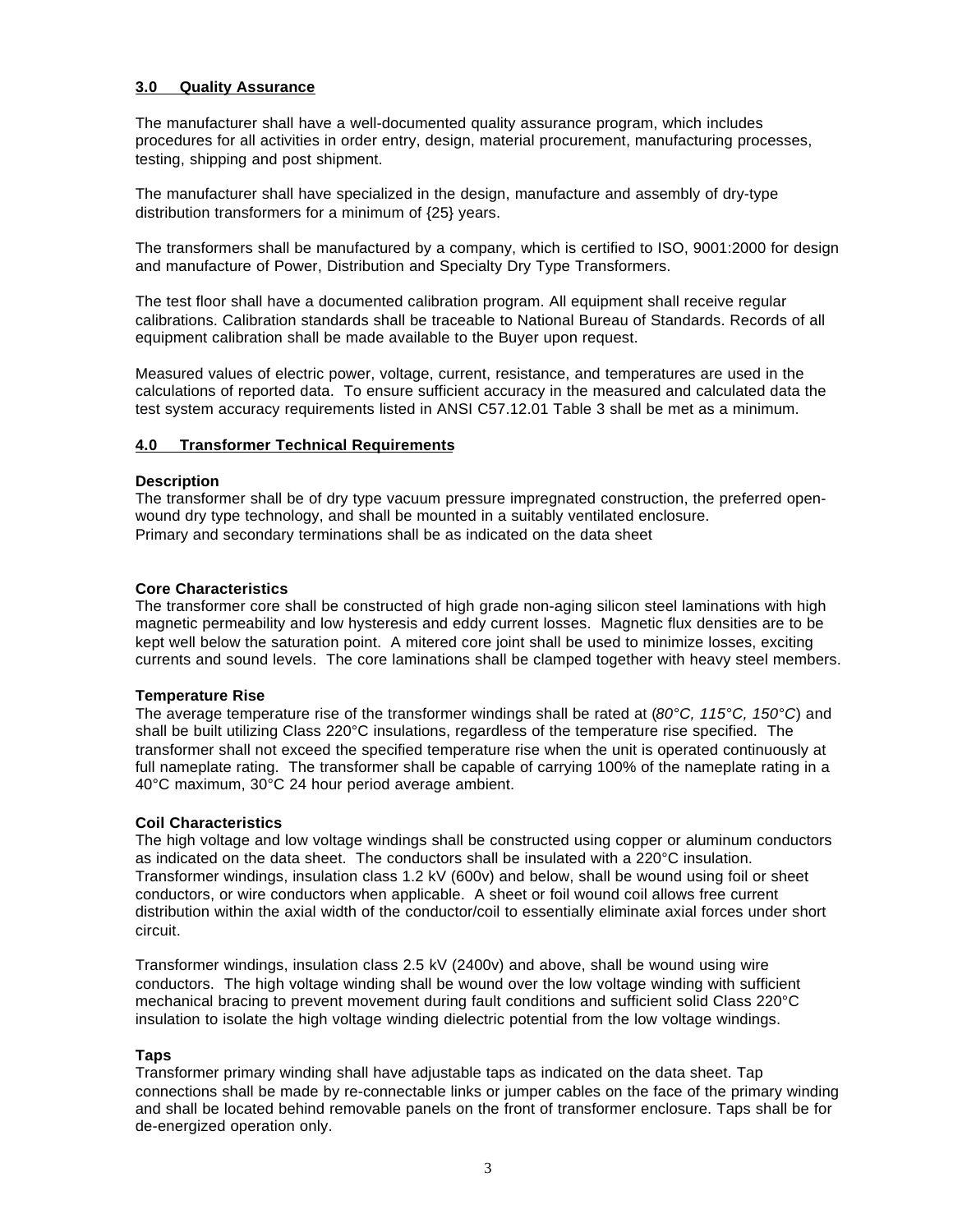#### **Vacuum Pressure Impregnation Process**

The coils shall be dried at atmospheric pressure in an oven through which hot air is continuously circulated. The totally dried coils shall be vacuum pressure impregnated in polyester resin varnish. The VPI process shall apply a one (1) cycle polyester protective shield of varnish to the coils. The VPI process shall effectively impregnate the coil assemblies, thus resulting in a unit which is virtually impermeable to moisture, dust, dirt, salt air, and other industrial contaminants. The VPI processed coils shall be permanently assembled on the core, and then dipped in polyester resin varnish. The varnish shall be cured on the core and coil assembly following an established temperature vs. time baking cycle in a hot air circulating oven.

#### **Core and Coil Assembly**

After installation of windings on core and stacking of the top yoke core steel, core and coil assembly is to be secured with a rigid frame. Primary and secondary coordination bus assemblies, as required for connection to associated switchgear are to be of welded or bolted construction.

#### **Dielectric Threshold**

The impulse rating of the transformer must equal or exceed the basic impulse level specified by ANSI for the applicable voltage class. The basic impulse level shall be inherent to the winding design and is to be obtained without the use of supplemental surge arrestors.

#### **Vibration Isolation**

The transformer shall have vibration isolation pads installed between core and coil assembly and enclosure base structures to prevent the transmission of structure borne vibration. The pads shall be neoprene-cork-neoprene sandwich type.

#### **Enclosure**

The enclosure shall be constructed of heavy gauge sheet steel and shall be finished in ANSI 61 paint color applied using either a powder coat or epoxy paint system. All ventilating openings shall be in accordance with NEMA and NEC standards for ventilated enclosures. The base of the enclosure shall be furnished with ground pads located on opposite diagonal corners. The base shall have jacking pads and shall be constructed of heavy steel members to permit skidding or rolling in any direction. The core shall be visibly grounded to the enclosure frame by means of a flexible grounding strap. Optional – Transformer case anchoring provisions shall be certified to meet California Building Code (CBC) Zone 4 seismic requirements with seismic table validation.

Optional - Outdoor enclosures shall be constructed to provide NEMA 3R protection against rain, sleet and external ice construction.

#### **Nameplate**

Transformer shall be furnished with a non-corrosive diagrammatic nameplate per ANSI C57.12.01, permanently attached with non-corrosive hardware. The diagrammatic nameplate shall include the name of the manufacturer of the transformer as well as the location where the transformer was manufactured and tested

#### **Forced Air Cooling**

Forced air cooling, when required, shall increase the continuous self cooled rating of the transformer by 33 1/3% for units rated 3750 kVA and below and 25% for units 3751 kVA and larger. The FA rating increase shall be possible with forced cooling without exceeding the specified maximum temperature rise. The forced air cooling shall be regulated automatically by sensors placed in the low voltage winding's air ducts. Forced air cooling shall include: three phase electronic digital temperature monitor, fans, control wiring, control panel with test switch, indicating lights, alarm and alarm silencing switch.

#### **Optional Overload Capabilities**

When 80°C and 115°C winding temperature rise are specified, they can be designed with inherent overload capabilities. An 80°C rise unit would be capable of continuous operation at 33% above nameplate rating and a 115°C rise unit would be capable of continuous operation at 15% above nameplate rating. This overload capability would be achieved on the AA and FA rating and is accomplished by allowing the transformers' maximum rise to be 150°C. Customer specification must define the high capacity overloads.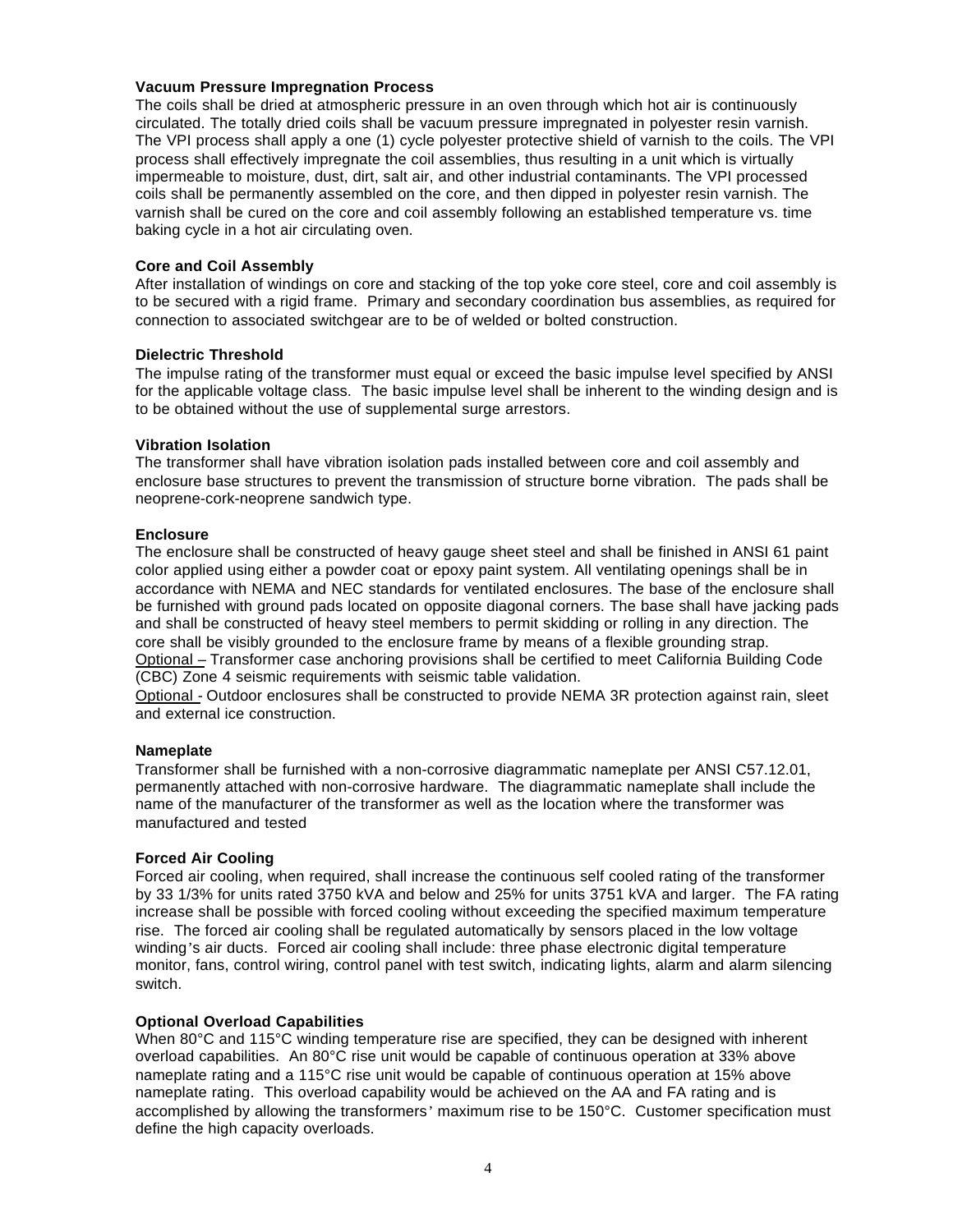# **Test**

After completion, each transformer shall undergo the following routine production tests per ANSI C57.12.01 and ANSI C57.12.91. Testing shall be accomplished using calibrated test equipment, which have recorded accuracy traceable to National Institute of Standards Technologies (NIST).

- Megger
- Ratio
- Resistance
- Phase relation
- Load Loss, Impedance and Regulation
- No Load Loss and Excitation Current
- Applied Potential Test
- Induced Potential Test
- Partial Discharge Test
- Witness testing is also available and can be arranged to fit your schedule
- A temperature rise test shall be performed on the first unit of each new design.
- A sound level test shall be performed on the first unit of each new design.

The temperature rise of the windings at rated KVA loading shall not exceed maximum rise specified during operation at 30° C average ambient, which does not exceed 40° C in a 24 hour period.

Sound level shall not exceed the maximum specified by ANSI C57.12.01 for applicable KVA size of dry-type transformer.

The core and coil design and construction techniques shall be verified by a full short circuit test on similar or larger units in accordance with applicable ANSI standards.

## **Accessories**

Standard transformer accessories shall include:

- Diagrammatic instruction nameplate
- Provisions for lifting and jacking
- Removable case panel for access to HV taps
- Stainless steel ground pads
- Line voltage adjustment taps

## **Documentation**

When requested, manufacturer shall provide copies of following documents to buyer for review

- A certified test report containing minimum information per IEEE C57.12.91
- Installation, maintenance, and operating instructions
- Outline Drawing
- Connection Diagram
- Nameplate Drawings
- Spare parts list
- Applicable wiring diagrams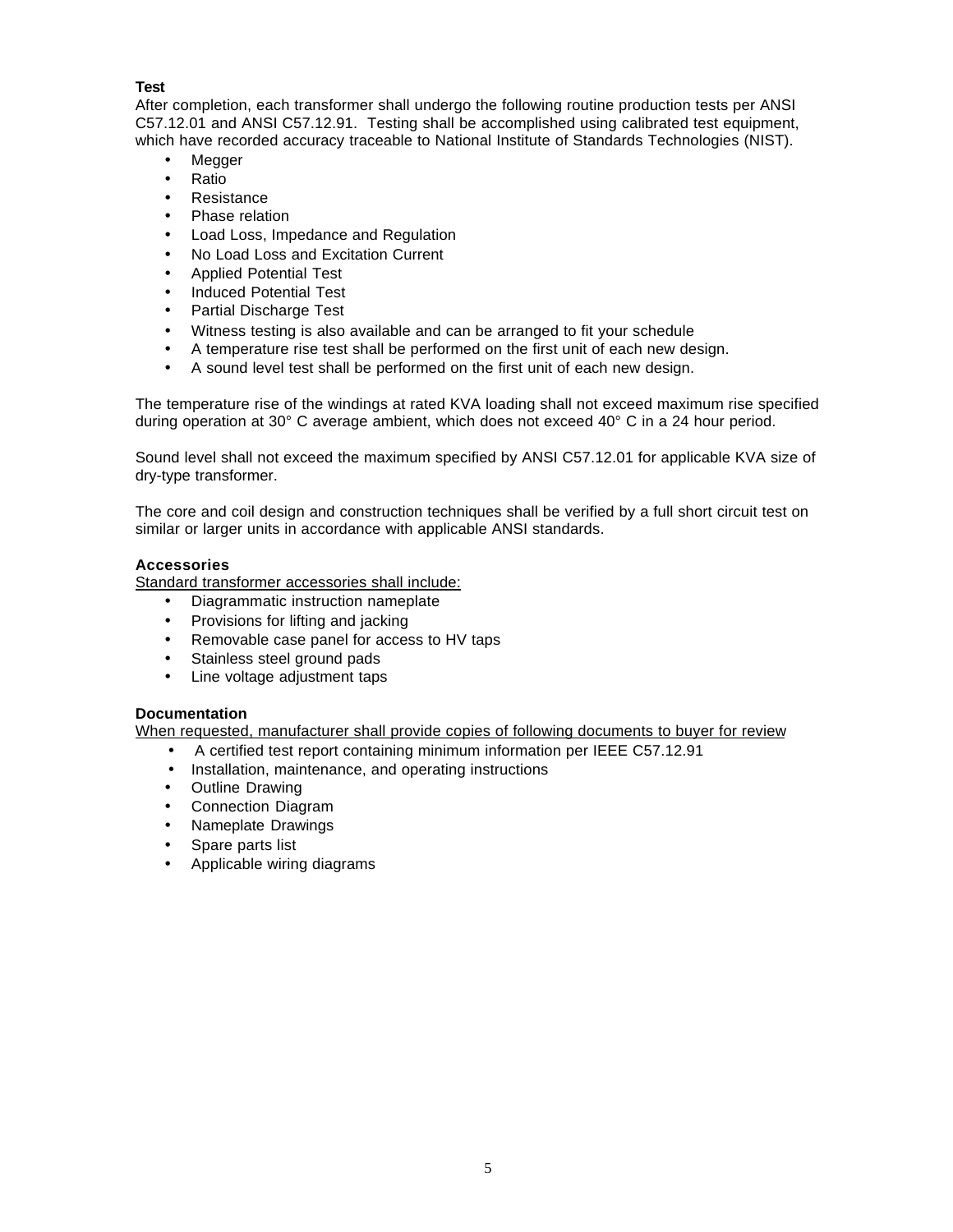# **Transformer Data Sheet: (Marked items are specific to this project.)**

| KVA Rating: $\Box$ 150 $\Box$ 225 $\Box$ 300 | $\square$ 500 $\square$ 750 $\square$ 1000 $\square$ 1500 $\square$ 2000<br>$\square$ 2500 $\square$ 3000 $\square$ 3750 $\square$ 5000 $\square$ 7500 $\square$ 10000 $\square$ OTHER ( ) |  |  |
|----------------------------------------------|--------------------------------------------------------------------------------------------------------------------------------------------------------------------------------------------|--|--|
|                                              | Winding conductor □ ALUMINUM □ COPPER                                                                                                                                                      |  |  |
| <u>Frequency:</u> $\Box$ 50 HZ $\Box$ 60 HZ  |                                                                                                                                                                                            |  |  |
|                                              | Impedance: $\Box$ 5.75% $\Box$ +7.5% $\Box$ OTHER (________)                                                                                                                               |  |  |
|                                              | Winding Temperature Rise: $\Box$ 150 C $\Box$ 115 C $\Box$ 80 C $\Box$ OTHER (                                                                                                             |  |  |
|                                              | <u>Overload Capability</u> : $\Box$ 33% (80 °C RISE) $\Box$ 15% (115 °C RISE)                                                                                                              |  |  |
|                                              | Primary Voltage: (kV) □ 2.4 □ 4.16 □ 12.47 □ 13.2 □ 13.8 □ 24.9 □ 34.5<br>$\Box$ OTHER (_______)                                                                                           |  |  |
|                                              | $\frac{\text{Primary Taps:}}{\text{Distance}}$ $\Box$ Standard (2-2 1/2) $\Box$ OTHER ( $\Box$                                                                                             |  |  |
|                                              | Primary BIL*: (kV) □ Std. □ OTHER (_________) *see chart on next page                                                                                                                      |  |  |
| <b>Primary Connection:</b>                   | $\Box$ Delta $\Box$ Wye                                                                                                                                                                    |  |  |
|                                              | Primary Termination: □ Stub-up Bus □ Bus to End Close Coupled to Switchgear<br>□ Bus to End w/ Air Terminal Chamber □ Bus to End w/ Transition Section                                     |  |  |
|                                              | ANSI Segment: $\Box$ 1(front) $\Box$ 2(left) $\Box$ 3(rear) $\Box$ 4(right) *when facing front of xfrmr                                                                                    |  |  |
|                                              | Secondary Voltage: □ 208□ 240□ 480□ 600□ 2400 □ 4160 □ OTHER (<br>208□ 240□ 600□ 2400 □ 4160 □ OTHER ( 2010                                                                                |  |  |
|                                              | Secondary BIL*: (kV) □ Std. □ □ OTHER (_________) *see chart on next page<br>Secondary Connection: □ Delta □ Wye                                                                           |  |  |
|                                              | Secondary Termination: □ Stub-up Bus □ Bus to End Close Coupled to Switchgear<br>□ Bus to End w/ Air Terminal Chamber □ Bus to End w/ Transition Section                                   |  |  |
| <b>ANSI Segment:</b>                         | □1(front) □2(left) □3(rear) □4(right) *when facing front of xfrmr                                                                                                                          |  |  |
|                                              | Application Location: □ Indoor NEMA 1 □ Outdoor NEMA 3R                                                                                                                                    |  |  |
| Forced Air Rating:                           | $\Box$ AA<br>$\Box$ AA/FA<br>$\Box$ AA/FFA<br>$\Box$ OTHER $(\_\_\_\_\_\_)\$                                                                                                               |  |  |
| Sound Level:                                 | $\Box$ Standard $\Box$ 3dB below NEMA<br>$\Box$ Other $(\_\_\_\_\_\_$                                                                                                                      |  |  |
|                                              | Special Tests: $\Box$ Temperature $\Box$ Impulse $\Box$ Sound $\Box$ Partial Discharge $\Box$ Power Factor<br>$\Box$ OTHER (__________)                                                    |  |  |
| $\Box$ Record<br>Drawings:                   | $\Box$ Approval                                                                                                                                                                            |  |  |
| Elevation:                                   | $\Box$ Standard (3,300ft, 1,000m max) $\Box$ Other (________)                                                                                                                              |  |  |